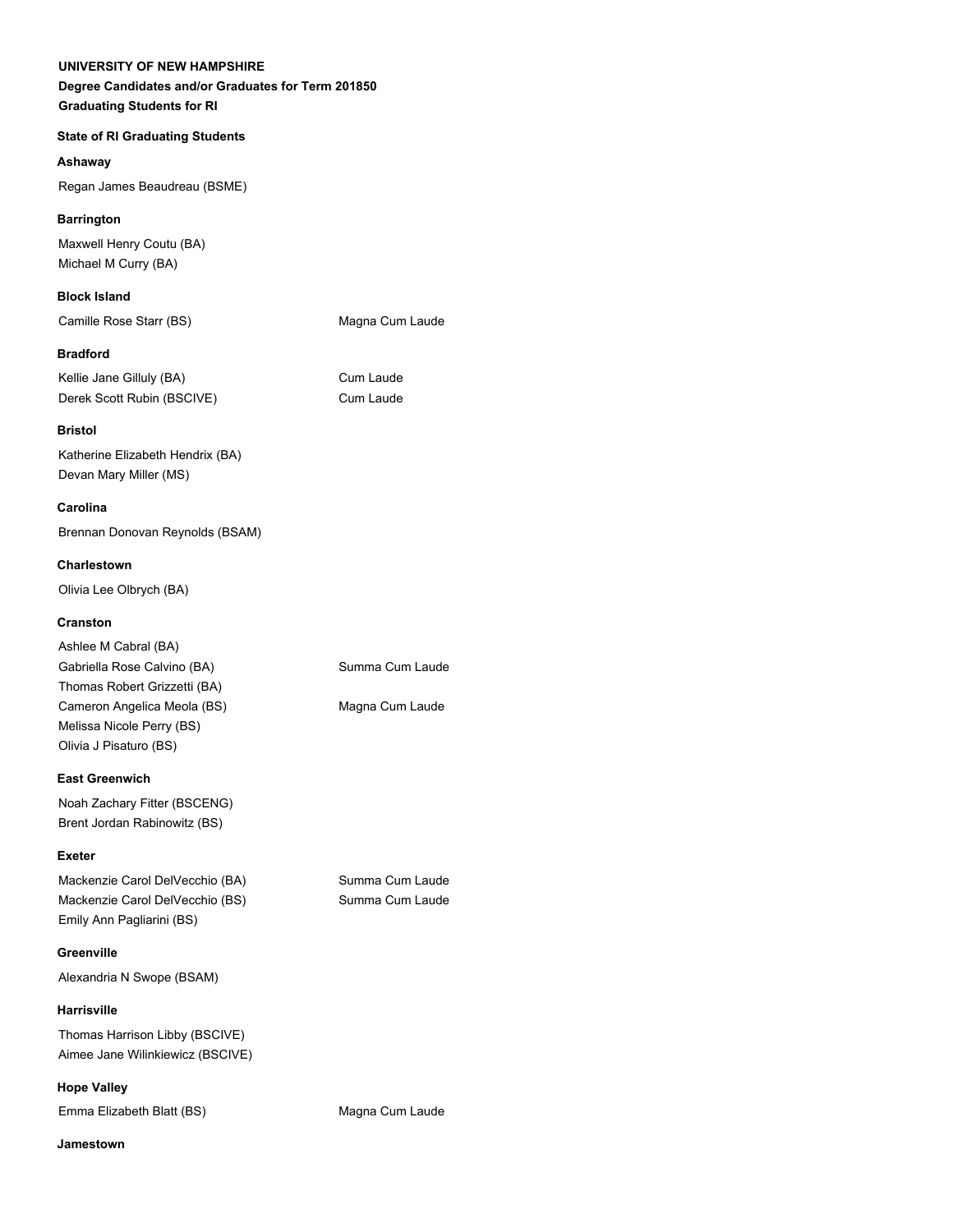#### **UNIVERSITY OF NEW HAMPSHIRE**

# **Degree Candidates and/or Graduates for Term 201850 Graduating Students for RI**

# **State of RI Graduating Students**

**Jamestown** Grace Elizabeth Lynn (BS)

#### **Johnston**

Stephanie Joan DiTraglia (BS)

# **Lincoln**

Ryan Michael Labrie (BS) Alexander J Pimentel (BS)

# **Middletown**

Bronwen Mairead Bennett (BS) Kylie Jordan Doody (BA)

# **Narragansett**

Alyssa Julia Tally (BS)

# **Newport**

Jonathan Robert Chapman (BS) Avianna Renee Guerrero (BS) Connor P Pratt (BSCS)

#### **North kingstown**

Samantha Marie Hayes (MED)

#### **North Kingstown**

| Isabel A Bowe (BS)       |  |
|--------------------------|--|
| Jacob Charles Eland (BS) |  |

Cum Laude Cum Laude

# **pascoag**

Alexander Paul Lefebvre (BSCIVE)

# **Pawtucket**

Emily Suzanne Benoit (BA) Magna Cum Laude

#### **Providence**

Cassandra Anne Notz (BS) Magna Cum Laude

**Prudence Island**

Kimberly Lynn Reilly (BS) Summa Cum Laude

#### **Saunderstown**

Brayden Lee Stritzinger (BSENSC)

# **Smithfield**

Jared Hague Boulanger (BS)

# **Tiverton**

Emily Louise Watne (BS)

# **Wakefield**

Elizabeth Marie Kabai (BA) Cum Laude

**Warwick**